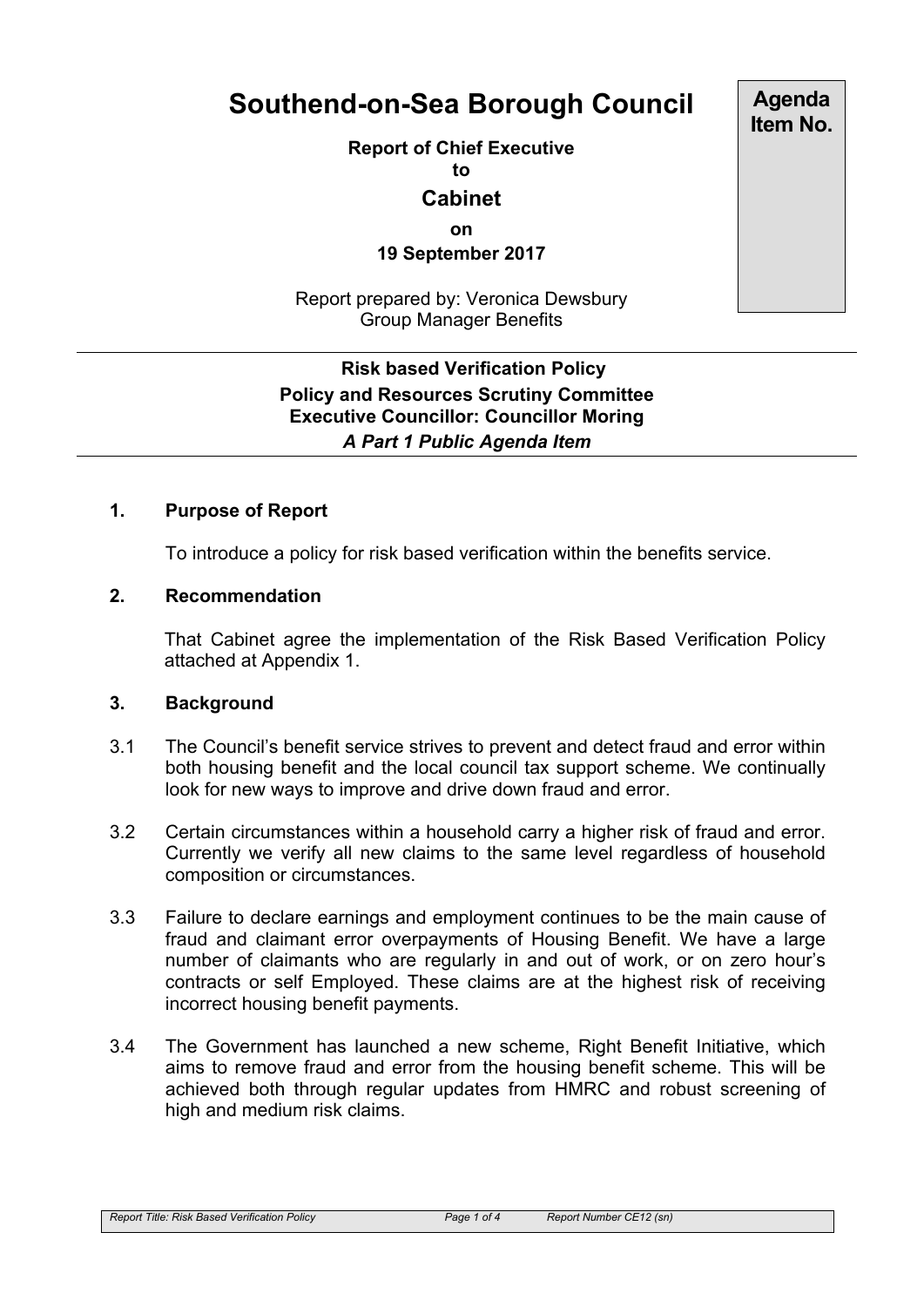#### **4. Risk Based Verification**

- 4.1 Adopting a risk based verification policy will allow the benefits team to fast track low risk claims, freeing up resource needed to introduce telephone and face to face interviews for claims identified as high risk. The policy must be in place before any such approach can be adopted.
- 4.2 Risk based verification is applied through the use of software provided by the Revenues and Benefits system provider. Parameters are built within the system detailing incomes and/or circumstances that are considered high, medium and low risk. When staff then input a claim the software will use these parameters to determine the risk level. This determines the level of evidence required for that claim.
- 4.3 For the purposes of applying verification on a risk basis, each claim is ranked into one of three categories; these categories are Low, Medium and High Risk.

**Low Risk -** The only checks to be made on cases classed as low risk are proof of identity, production of a National Insurance Number and, if they are a student, formal confirmation.

**Medium Risk -** Cases in this category must have the same checks as low risk plus for every type of income or capital declared, documentation proof is required. The documentation can be photocopies or scanned images through email as originals are not required in this instance.

**High Risk -** All high risk categorised cases must have the same checks as low risk and documentation provided for each declared type of income or capital; however the documents must be **original and verified** by trained staff.

- 4.4 This approach is in operation in many other Local Authorities and has proved to be effective.
- 4.5 There will be no negative impacts on the customer service centre as all interviews and contacts required will be undertaken by the Benefits Service. In fact the amount of scanning required should decrease as low risk cases will not be asked to submit evidence.
- 4.6 Benefit and internal audit staff have been involved in the development of this policy through workshops and meetings. We have also consulted with other Essex Authorities that already operate a risk based verification solution to learn from their experiences.
- 4.7 A formal audit of the system and policy is on the audit annual plan should the policy be adopted.

## **5. Other Options**

We could continue to work as we are but this would not free up the additional resources required to do the additional checks.

We have considered recruiting additional resource but there is insufficient funding to make this viable, however, the automated approach being proposed is for a better solution.

*Report Title: Risk Based Verification Policy Page 2 of 4 Report Number CE12 (sn)*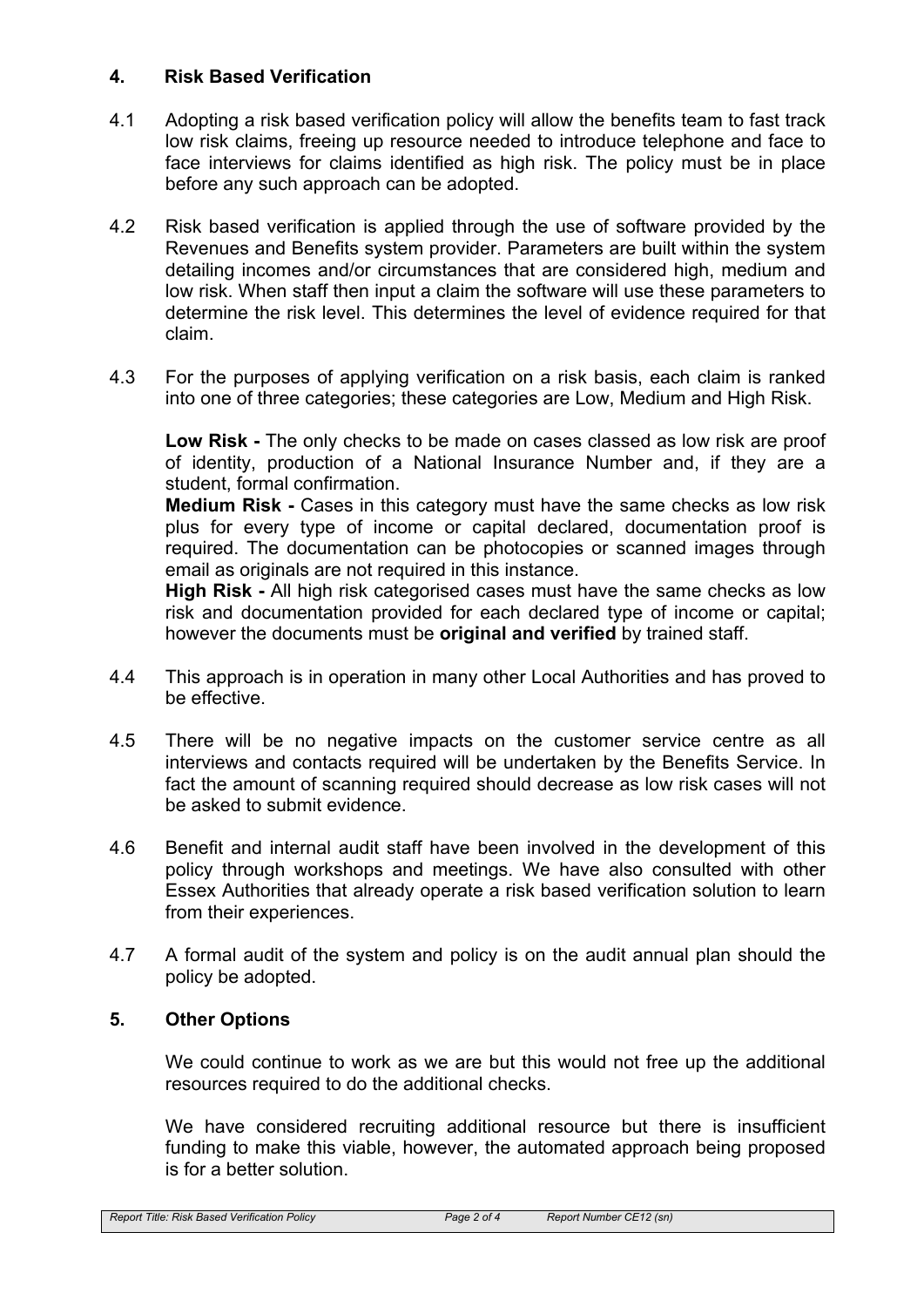#### **6. Reasons for Recommendations**

To improve performance in reducing fraud and error leading to additional Government funding through the Right Benefit initiative.

#### **7. Corporate Implications**

- 7.1 Contribution to Council's Vision & Corporate Priorities
- 7.2 Financial Implications

The financial implications will be positive when the policy is in operation. By signing up to the Right Benefit initiative we will receive £47k in set up funding. Post set up the additional funding received will depend on the level of reduction in housing benefit payments.

The adoption of this policy will allow staff to prioritise the higher risk claims and therefore will lead to reduced fraud and error and consequently improved Housing Benefit funding.

7.3 Legal Implications

The policy must be formally adopted by the Council for the risk based verification approach to be accepted by external auditors operating the subsidy audit.

7.4 People Implications

None

7.5 Property Implications

None

7.6 Consultation

None

- 7.7 Equalities and Diversity Implications
- 7.8 Risk Assessment

There are no identified risks in adopting the policy but a full risk assessment will be completed during the workshops to identify the risk criteria to be used as part of the scheme.

7.9 Value for Money

The policy will enable more efficient use of staff resources and should mean more Housing Benefit subsidy.

*Report Title: Risk Based Verification Policy Page 3 of 4 Report Number CE12 (sn)*